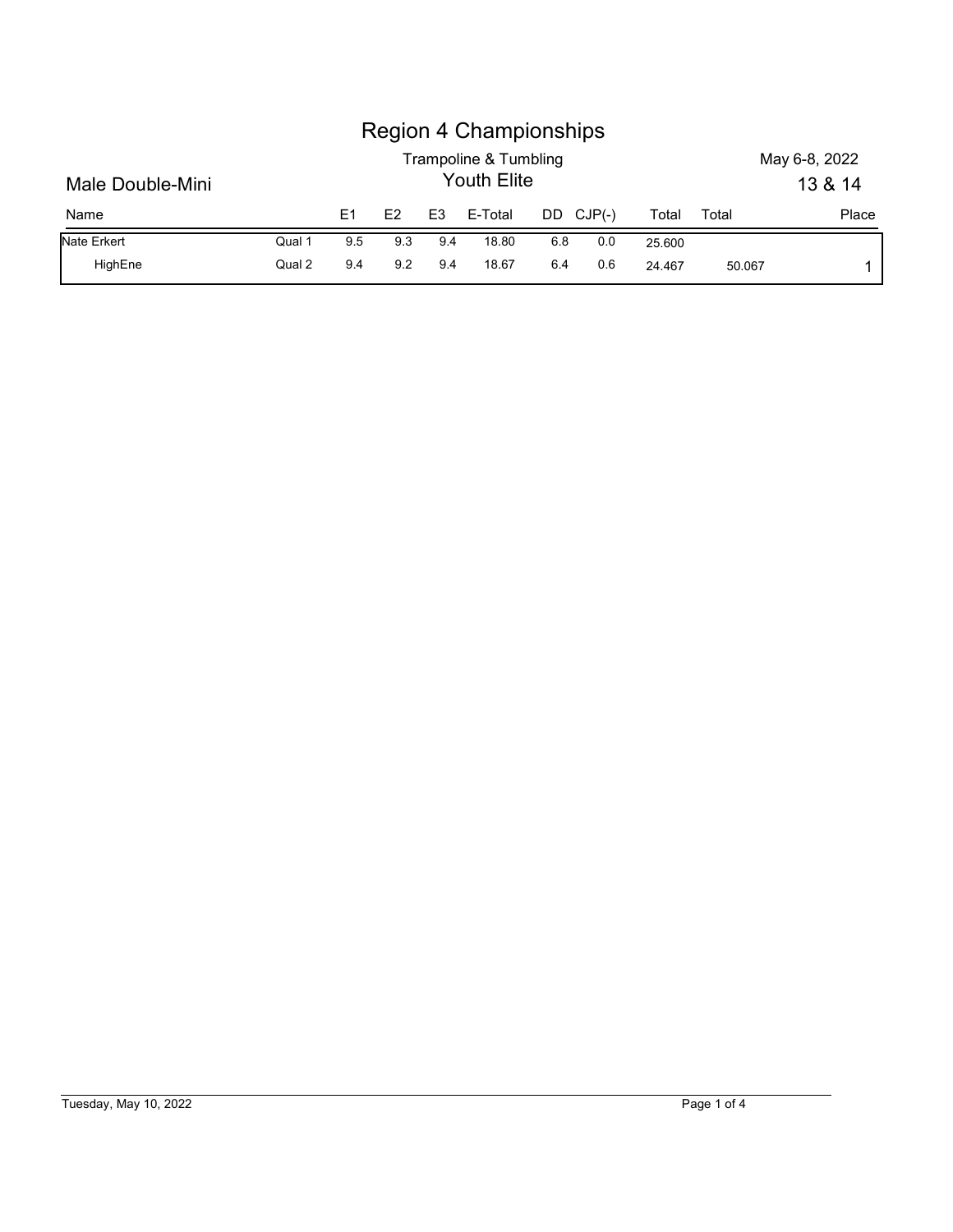|                                |        |     |                |                | <b>Region 4 Championships</b> |       |           |        |        |               |
|--------------------------------|--------|-----|----------------|----------------|-------------------------------|-------|-----------|--------|--------|---------------|
|                                |        |     |                |                | Trampoline & Tumbling         |       |           |        |        | May 6-8, 2022 |
| <b>Male Double-Mini</b>        |        |     |                |                | Junior Elite                  |       |           |        |        | 15 & 16       |
| Name                           |        | E1  | E <sub>2</sub> | E <sub>3</sub> | E-Total                       |       | DD CJP(-) | Total  | Total  | Place         |
| <b>Luke Davis</b>              | Qual 1 | 9.5 | 9.2            | 9.3            | 18.67                         | 7.6   | $0.0\,$   | 26.267 |        |               |
| Kris Pow                       | Qual 2 | 9.5 | 9.4            | 9.5            | 18.93                         | $7.2$ | $0.0\,$   | 26.133 | 52.400 | 1             |
| Derek Ruehl                    | Qual 1 | 9.5 | 9.2            | 9.4            | 18.73                         | 6.8   | 0.2       | 25.333 |        |               |
| Kris Pow                       | Qual 2 | 9.4 | 9.3            | 9.4            | 18.73                         | 6.4   | 0.6       | 24.533 | 49.867 | 2             |
|                                | Qual 1 | 9.3 | 9.3            | 9.5            | 18.73                         | 3.8   | 0.6       | 21.933 |        |               |
|                                |        |     | 9.3            | 9.5            | 18.87                         | 8.4   | 0.8       | 26.467 | 48.400 | 3             |
| <b>Micah Miner</b><br>Kris Pow | Qual 2 | 9.5 |                |                |                               |       | 0.6       | 23.800 |        |               |
| <b>Kiron Rodgers</b>           | Qual 1 | 9.5 | 9.4            | 9.3            | 18.80                         | 5.6   |           |        |        |               |
| TwistSta                       | Qual 2 | 9.4 | 9.3            | 9.3            | 18.67                         | 5.6   | $0.6\,$   | 23.667 | 47.467 | 4             |
| Malachi Jackson                | Qual 1 | 9.3 | 9.1            | 9.0            | 18.27                         | 4.4   | 0.2       | 22.467 |        |               |

## Tuesday, May 10, 2022 Page 2 of 4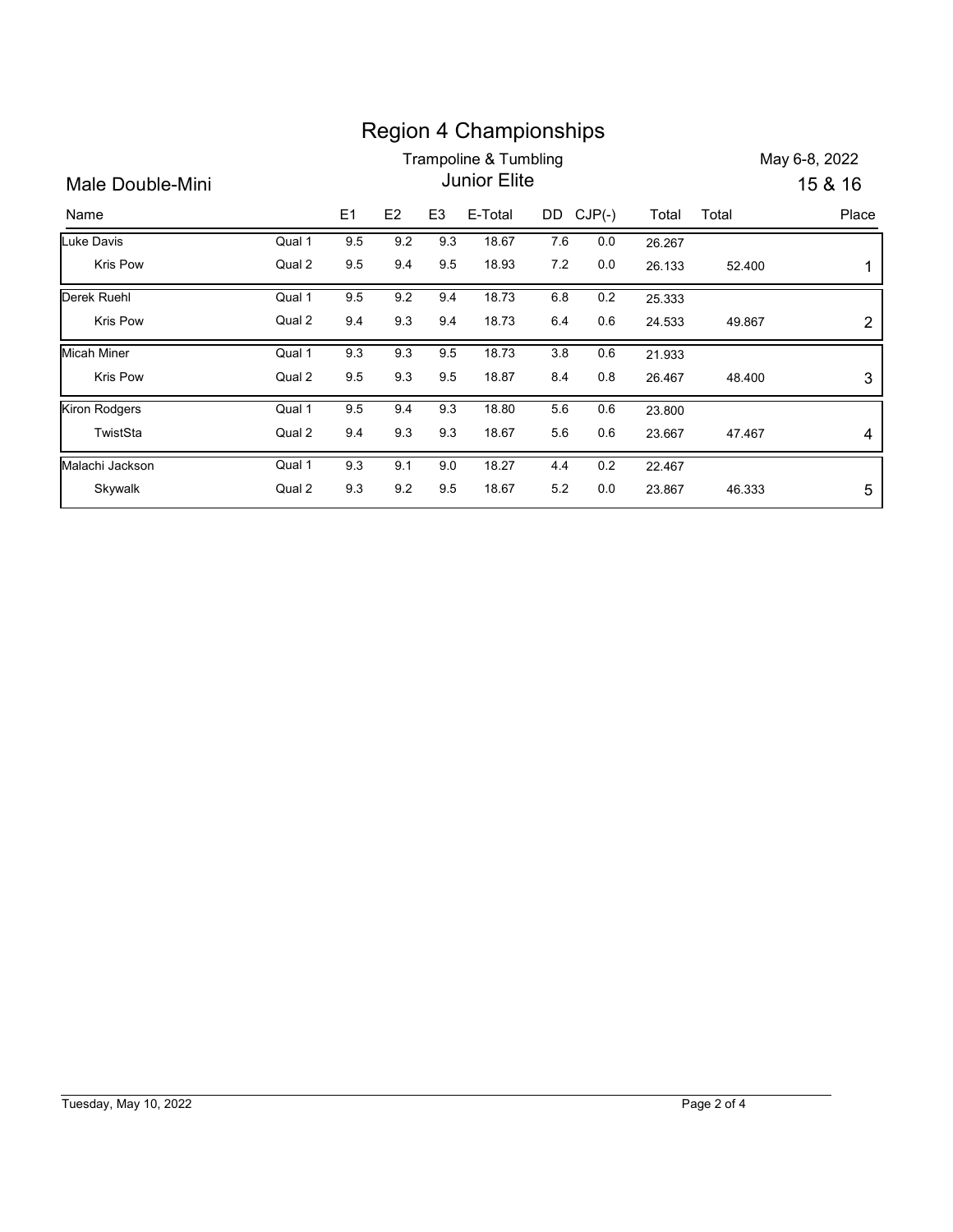|                  |        |     |     |                | <b>Region 4 Championships</b><br><b>Trampoline &amp; Tumbling</b> |     |          |        |        | May 6-8, 2022 |
|------------------|--------|-----|-----|----------------|-------------------------------------------------------------------|-----|----------|--------|--------|---------------|
|                  |        |     |     | $17 - 21$      |                                                                   |     |          |        |        |               |
| Male Double-Mini |        |     |     |                | Intermediate Elite                                                |     |          |        |        |               |
| Name             |        | E1  | E2  | E <sub>3</sub> | E-Total                                                           | DD  | $CJP(-)$ | Total  | Total  | Place         |
| Cullen Howell    | Qual 1 | 9.0 | 9.0 | 9.2            | 18.13                                                             | 7.2 | $0.2\,$  | 25.133 |        |               |
| <b>TCT</b>       | Qual 2 | 8.9 | 9.0 | 8.9            | 17.87                                                             | 6.8 | 0.0      | 24.667 | 49.800 |               |
| Joseph Dekat     | Qual 1 | 9.3 | 9.3 | 9.3            | 18.60                                                             | 5.2 | 0.0      | 23.800 |        |               |

## Region 4 Championships